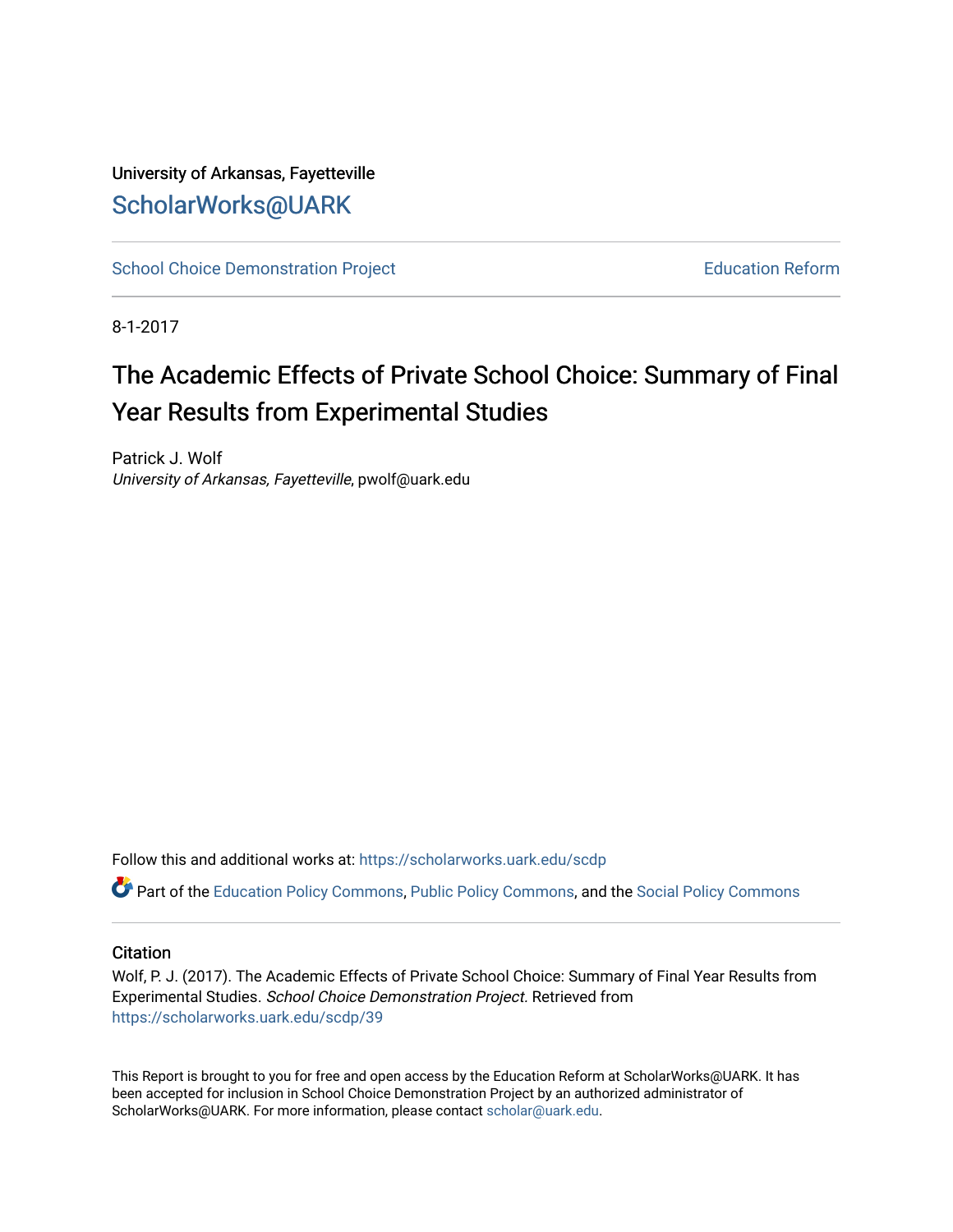# **The Academic Effects of Private School Choice: Summary of Final Year Results from Experimental Studies**

Patrick J. Wolf, Ph.D. University of Arkansas Updated August 19, 2017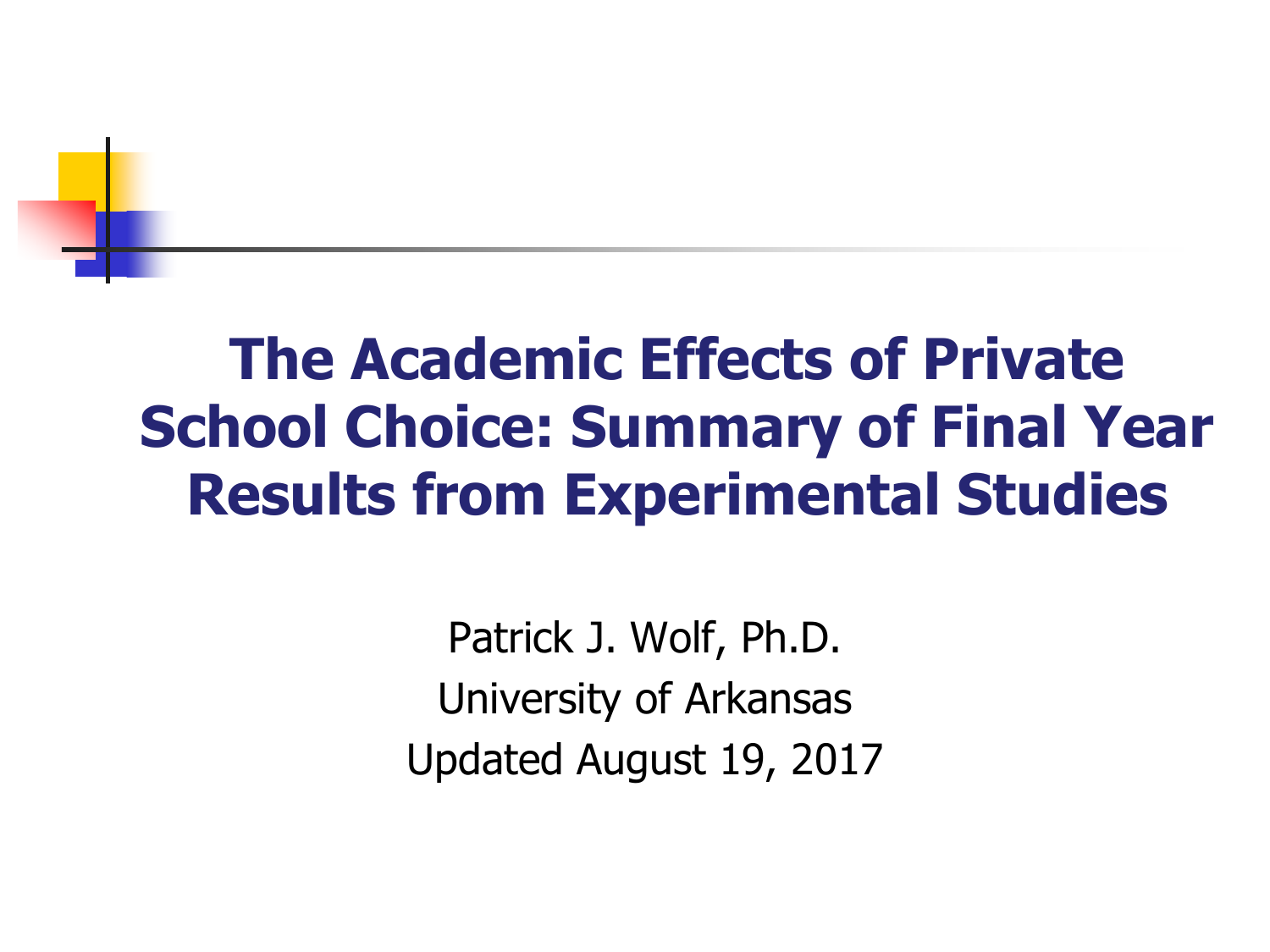| <b>Benefit</b>                        | <b>Study</b>                   | <b>City</b>      | <b>Finding - Private School Choice</b>                                  |
|---------------------------------------|--------------------------------|------------------|-------------------------------------------------------------------------|
| All<br><b>Students</b><br>(7)         | <b>Cowen (2008)</b>            | Charlotte        | +8 pts in reading, +7 pts in math                                       |
|                                       | <b>Greene (2001)</b>           | Charlotte        | +6 pts on combined reading and math test                                |
|                                       | Greene et al (1999)            | <b>Milwaukee</b> | +6 pts in reading, +11 pts in math                                      |
|                                       | <b>Rouse (1998)</b>            | Milwaukee        | +8 pts in math, no difference in reading                                |
|                                       | Howell et al (2002)            | <b>DC</b>        | +3 pts combined reading & math                                          |
|                                       | Wolf et al (2013)              | <b>DC</b>        | +4.8 pts in reading                                                     |
|                                       | Anderson & Wolf (2017)         | <b>DC</b>        | +8.7 pts in reading                                                     |
| <b>Some</b><br><b>Students</b><br>(4) | Barnard et al (2003)           | <b>New York</b>  | +5 pts in math for students leaving low-performing<br>schools           |
|                                       | Jin et al (2010)               | <b>New York</b>  | +4 pts in math for students leaving low-performing<br>schools           |
|                                       | Howell et al (2002)            | <b>New York</b>  | +4 pts for African-American students on combined<br>reading/math test   |
|                                       | Howell et al (2002)            | Dayton           | +6.5 pts for African-American students on combined<br>reading/math test |
| <b>No Effect</b><br>(4)               | <b>Mills &amp; Wolf (2017)</b> | Louisiana        | No difference in math or reading                                        |
|                                       | Krueger & Zhu (2004)           | <b>New York</b>  | No difference in math or reading                                        |
|                                       | Bitler et al (2013)            | <b>New York</b>  | No difference in math or reading by quartile                            |
|                                       | Bettinger & Slonim (2006)      | <b>Toledo</b>    | No difference in math or reading                                        |
| <b>Negative</b><br>(2)                | Abdulkadiroglu et al. (2016)   | Louisiana        | -0.4 standard deviation 1-year effect on math                           |
|                                       | Dynarski et al. (2017)         | <b>DC</b>        | -7.3 pts 1-year effect on math                                          |